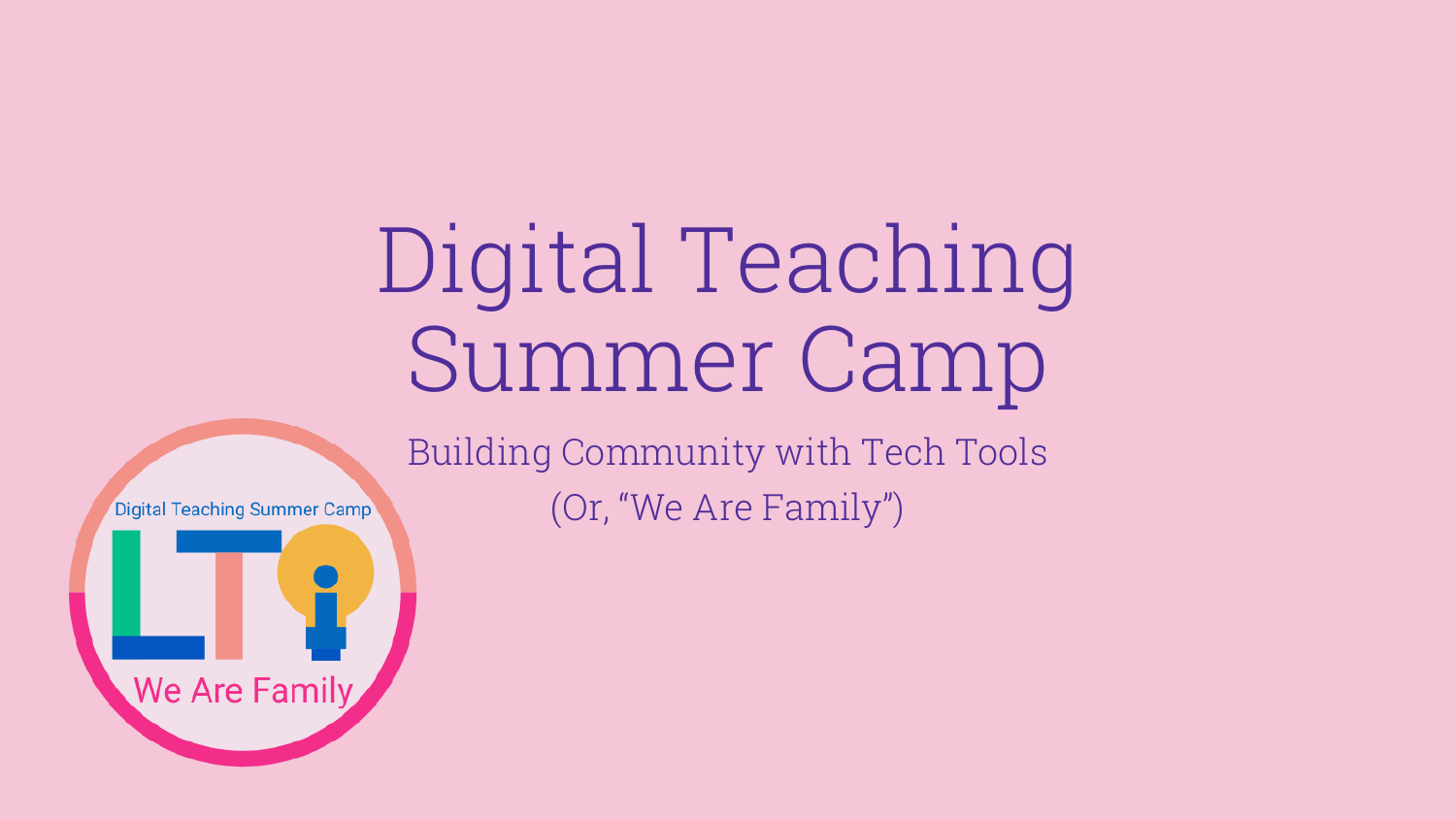## Resources for Anti-Racist Pedagogy

- Teaching to Transgress: Education as the Practice of Freedom and *Teaching Community: A Pedagogy of Hope* by bell hooks
- *Pedagogy of the Oppressed* and *Pedagogy of Hope* by Paulo<br>Freire
- Charleston Syllabus: Readings on Race, Racism, and Racial *Violence* by Chad Williams, Kidada E. Williams, and Keisha N.<br>Blain, eds
- Racism in the Canadian University: Demanding Social Justice, *Inclusion, and Equity* by Frances Henry and Carol Tator (eds)
- We'll also link some articles from the TRU Library (or available by open access) in the first section of the Alternate Modes Moodle shell.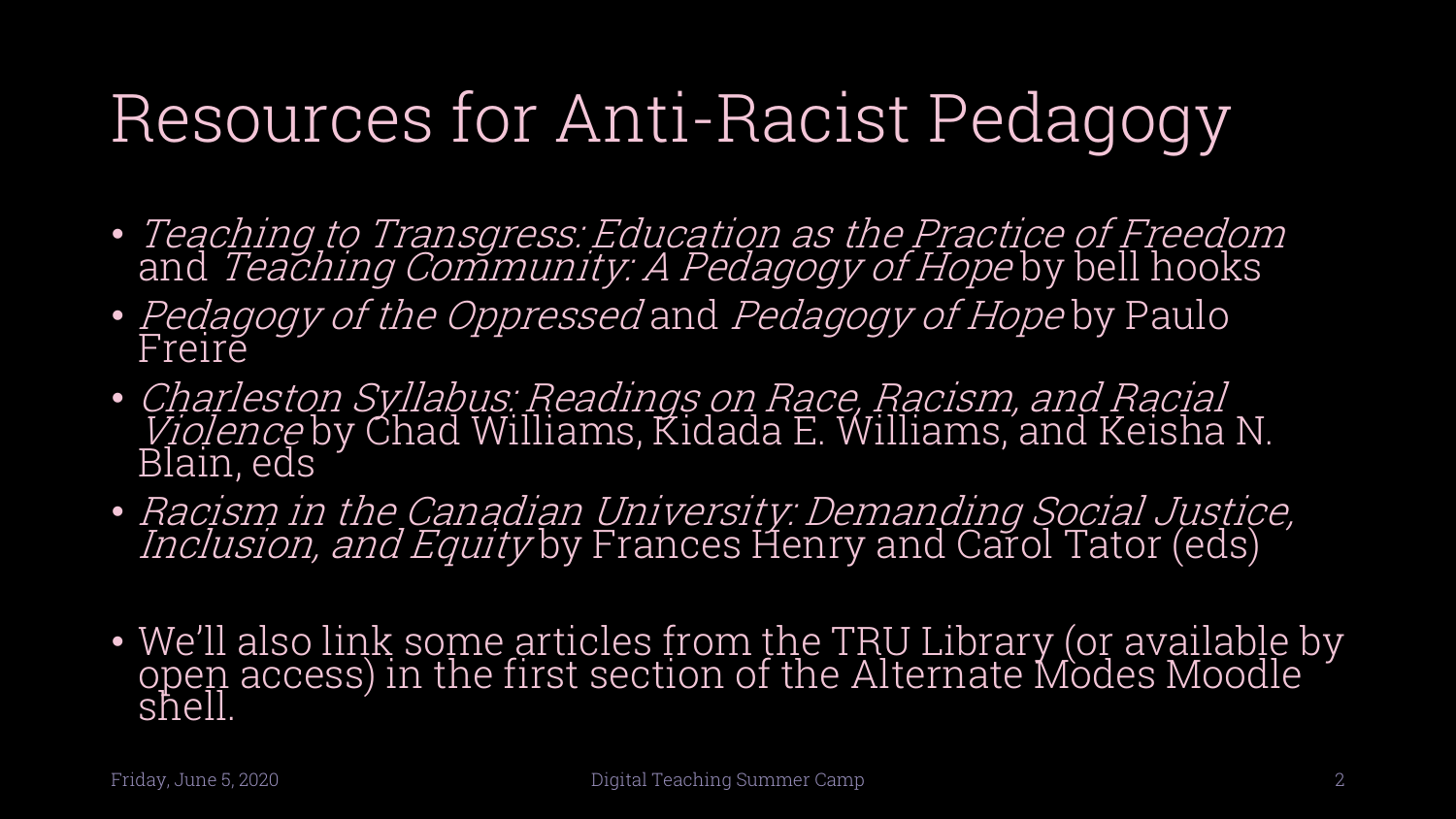# Community vs. Engagement

Engagement is about doing the work, and it's important. But today we're talking about how to build a sense of belongingness among your students.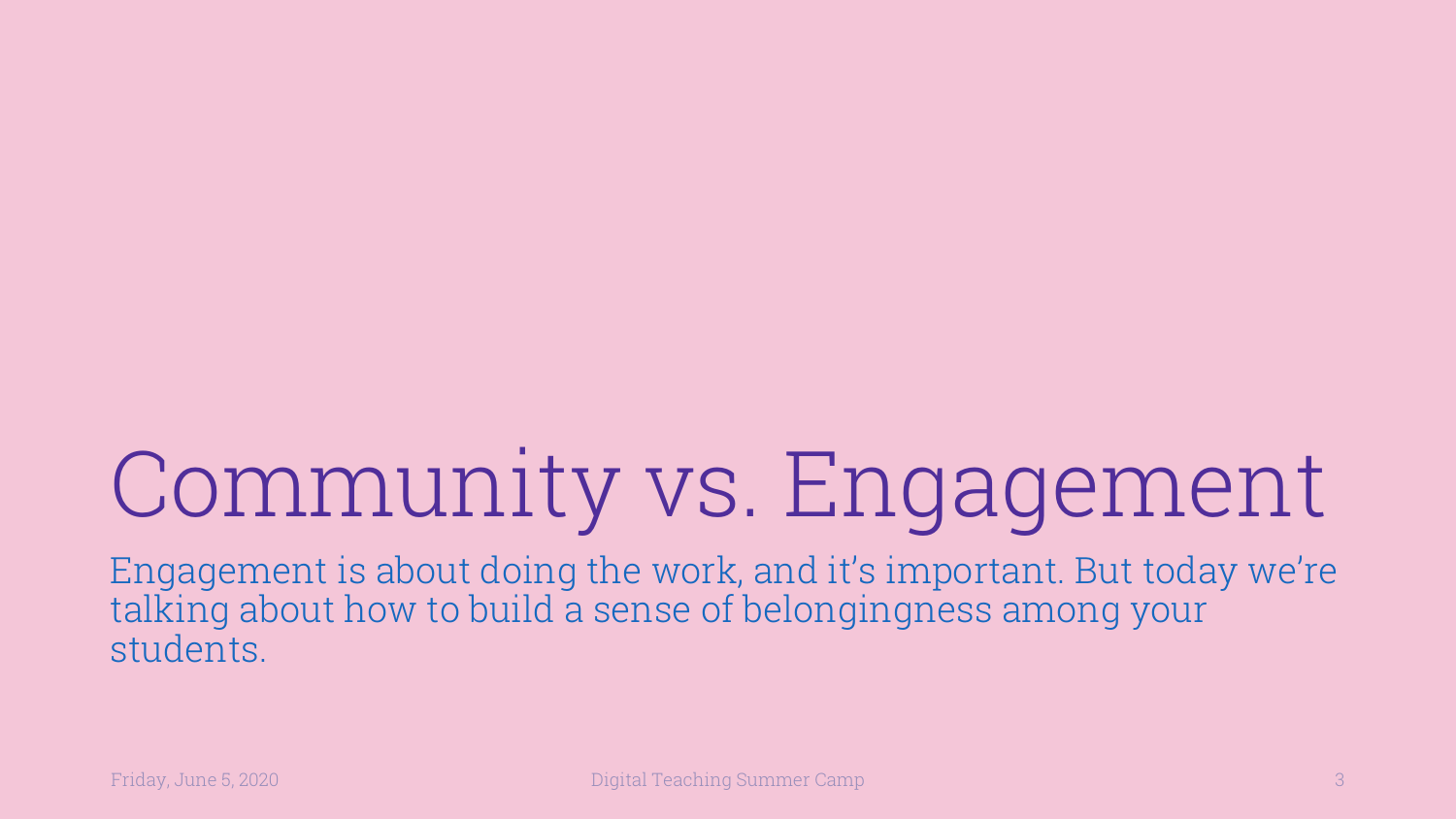# What do you do in your faceto-face classes to build community?

Share your practices in the public chat.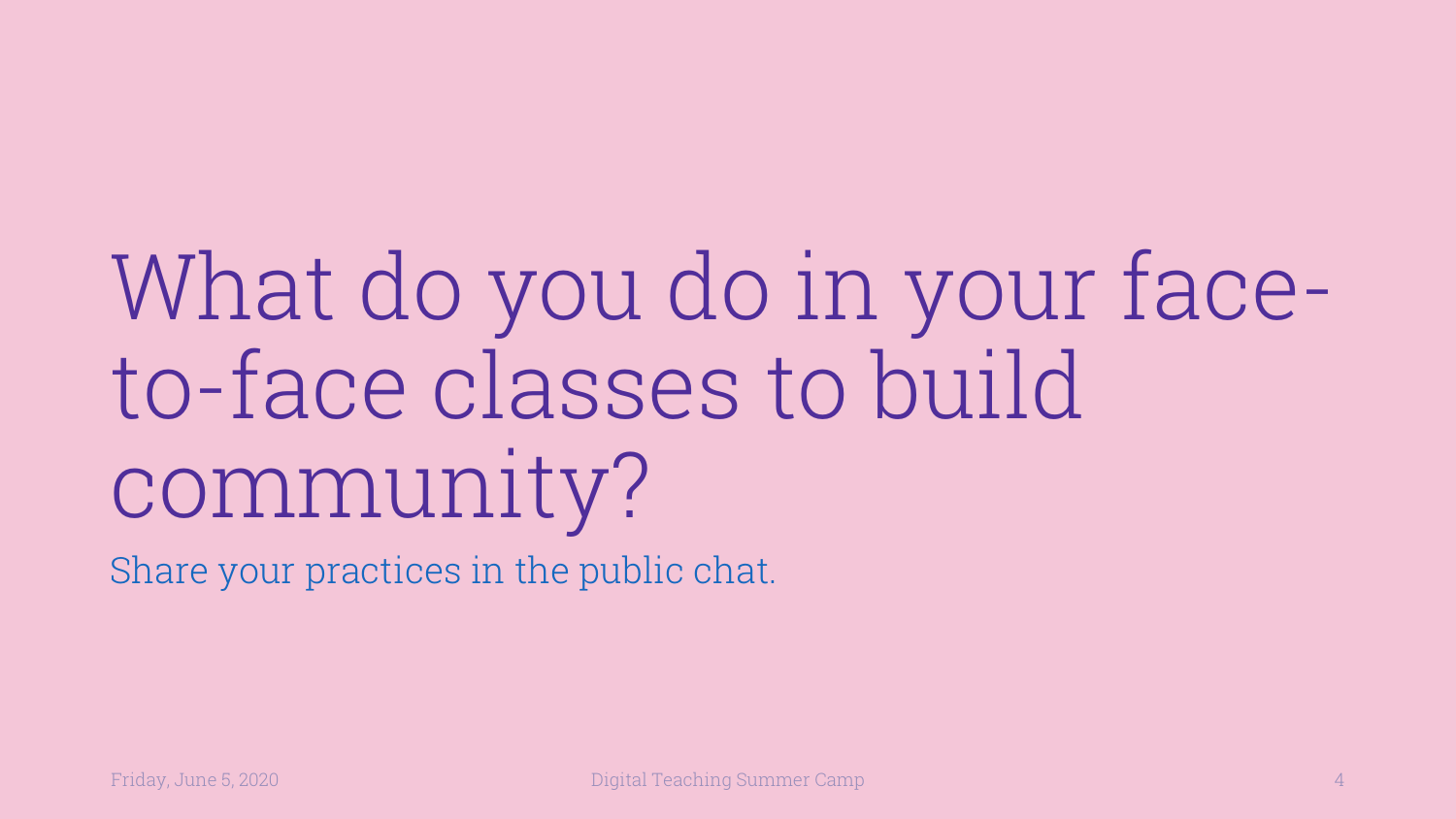### The good news is…

- … a lot of what you're already doing will translate to the online environment.
- What we're going to talk about today is how to use the tools in Moodle to help you foster the same care and community online as you are so experienced with in your classroom.
- But first, a teeny-tiny bit of theory. Just a little.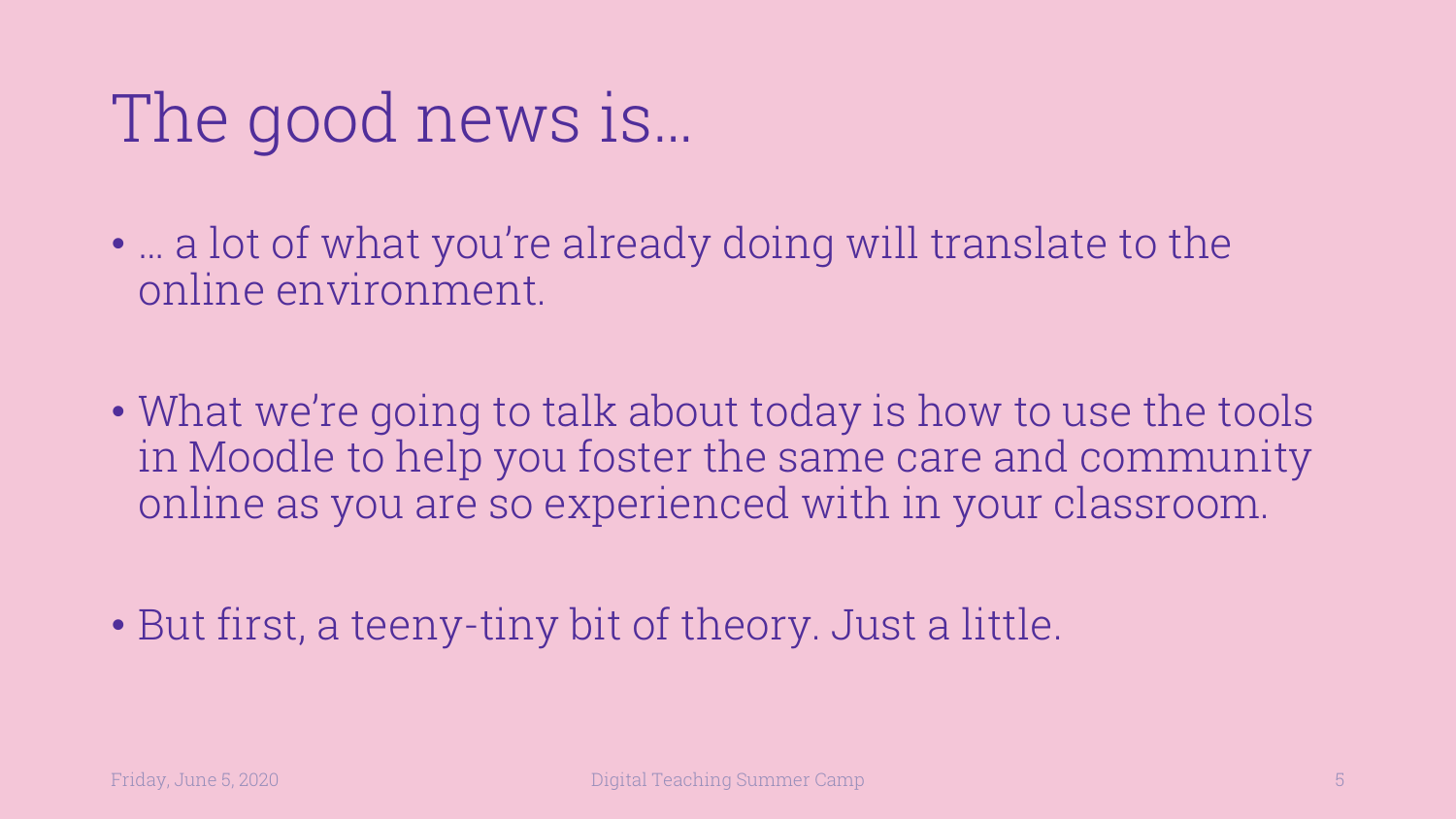## Community of Inquiry Approach

- Learning occurs best at the intersection of:
	- social presence (do we identify with the community);
	- teaching presence; and
	- cognitive presence (is the content meaningful).
- By this model, the content is only one-third of the learning experience.

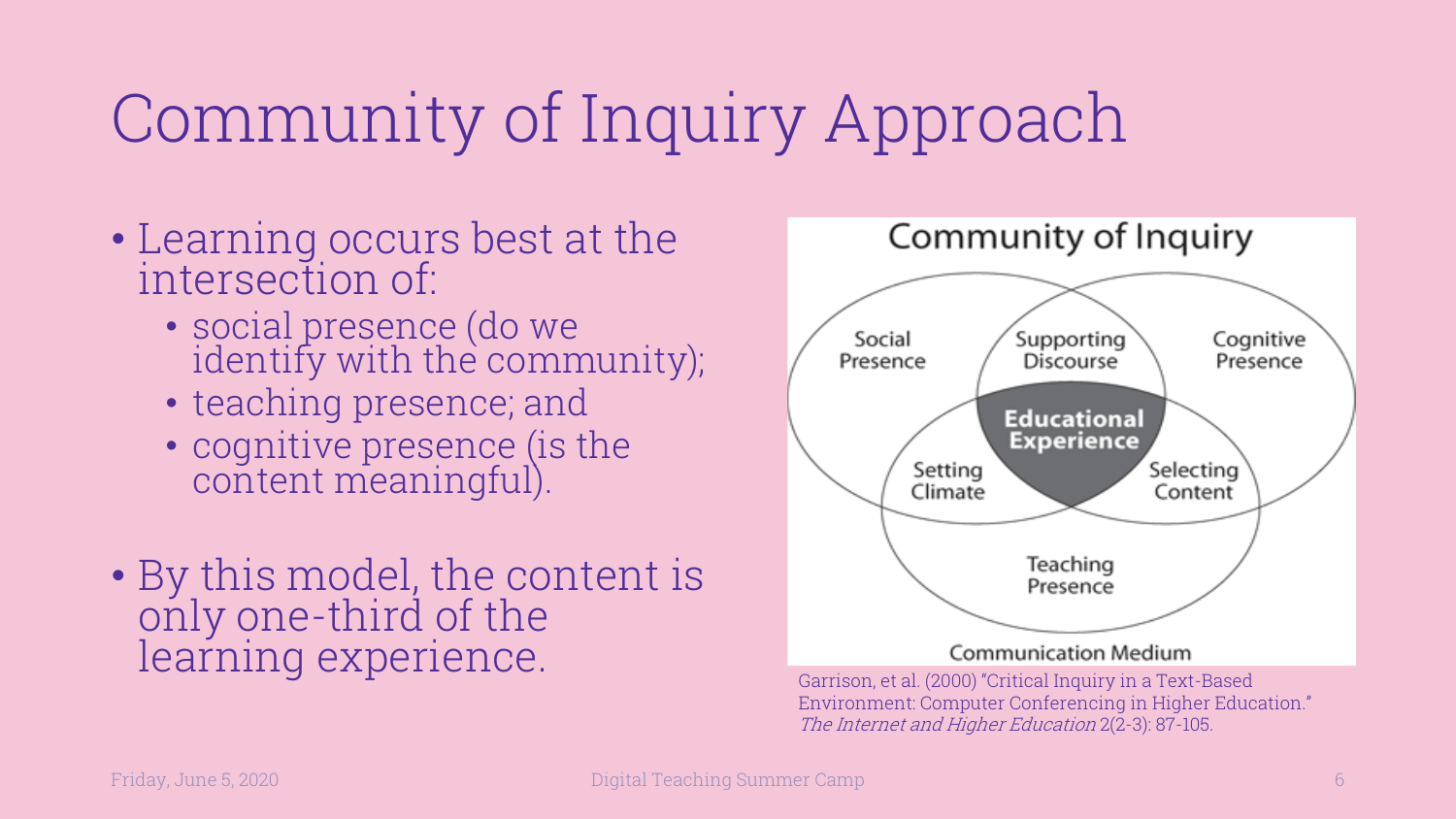#### "But it goes without saying that sustainin community is an essential act during a ti crisis that we most immediately front with capacity to intervene, to grasp our agency When we are faced with feeling there is no we can ask: what has been done, what could have been which leads us to ask what can I do, and w

- Sean Michael Morris, "Fostering Care and Con https://www.enhancementthemes.ac.uk/docs ostering-care-and-community-at-a-distance.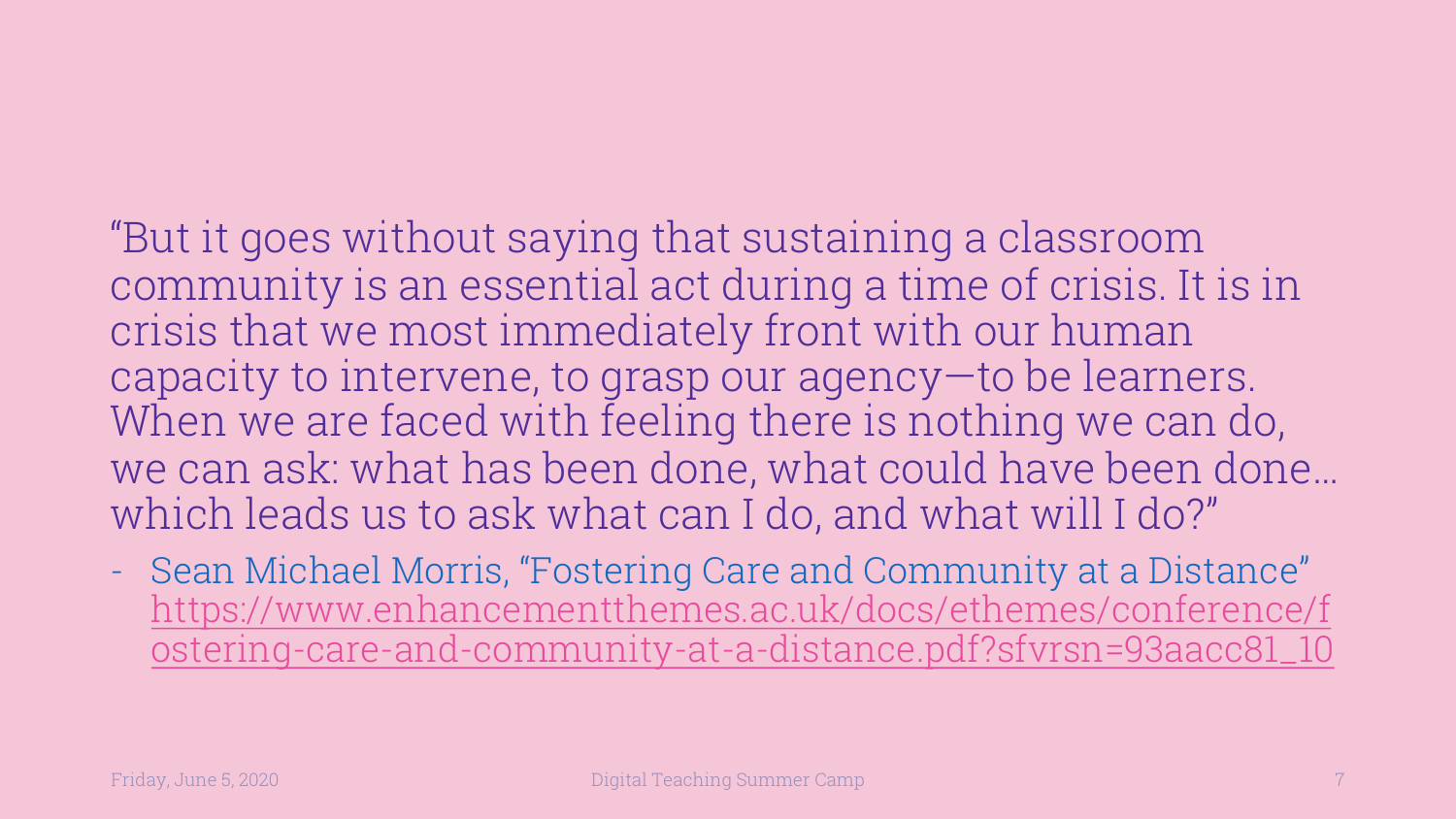## Trauma-Informed Pedagogy

- What it is:
	- An acknowledgement that learning is negatively impacted by emotional trauma; and
	- An awareness of the current stressors impacting students.
- What it encourages:
	- Predictability, consistency, and connectedness.

#### • What it is not:

- Mental health care or counselling;
- An invitation for confession or disclosure; or
- One-size fits all.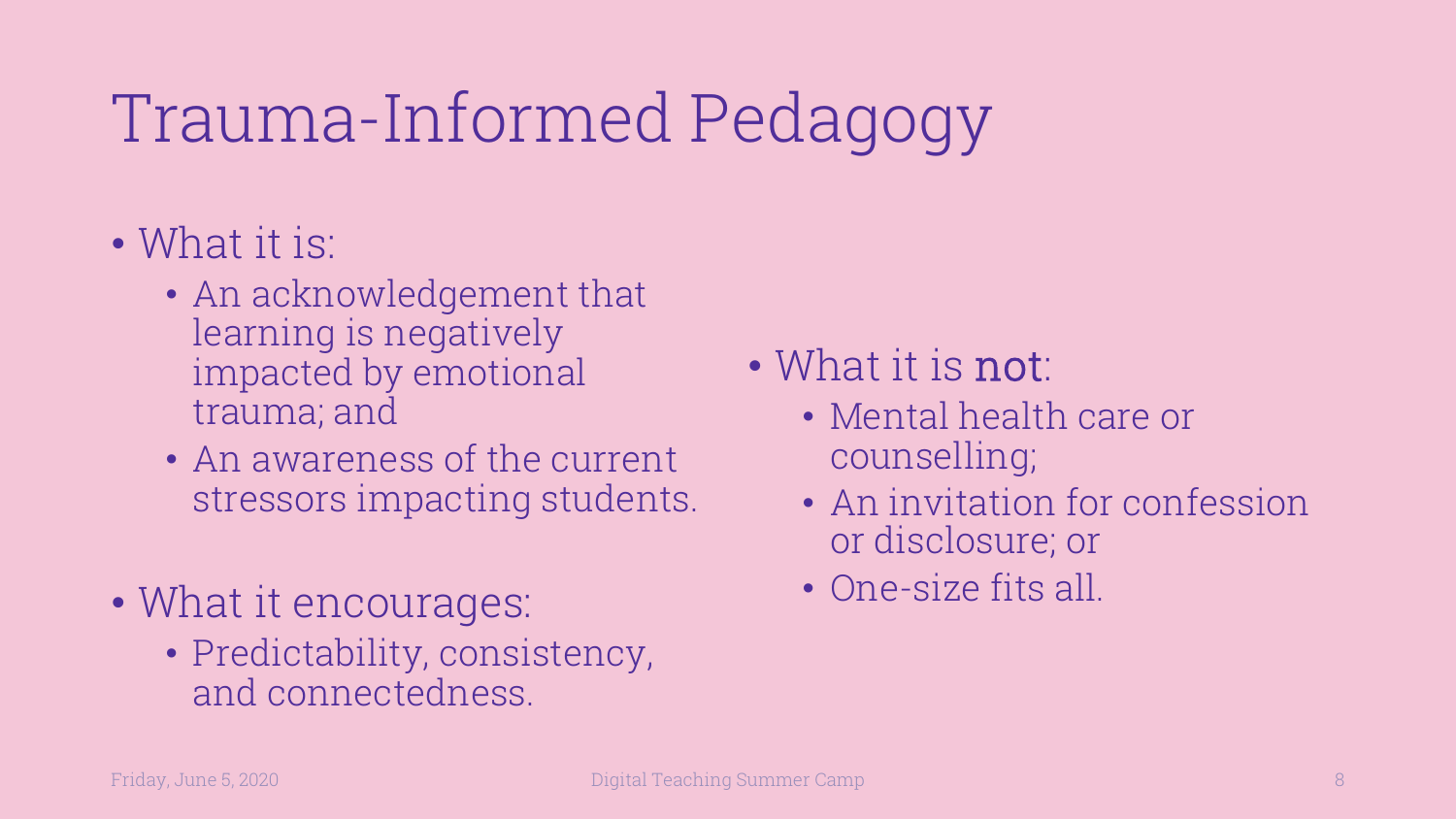# Predictability, consistency, and connectedness?

That sounds a lot like community to me.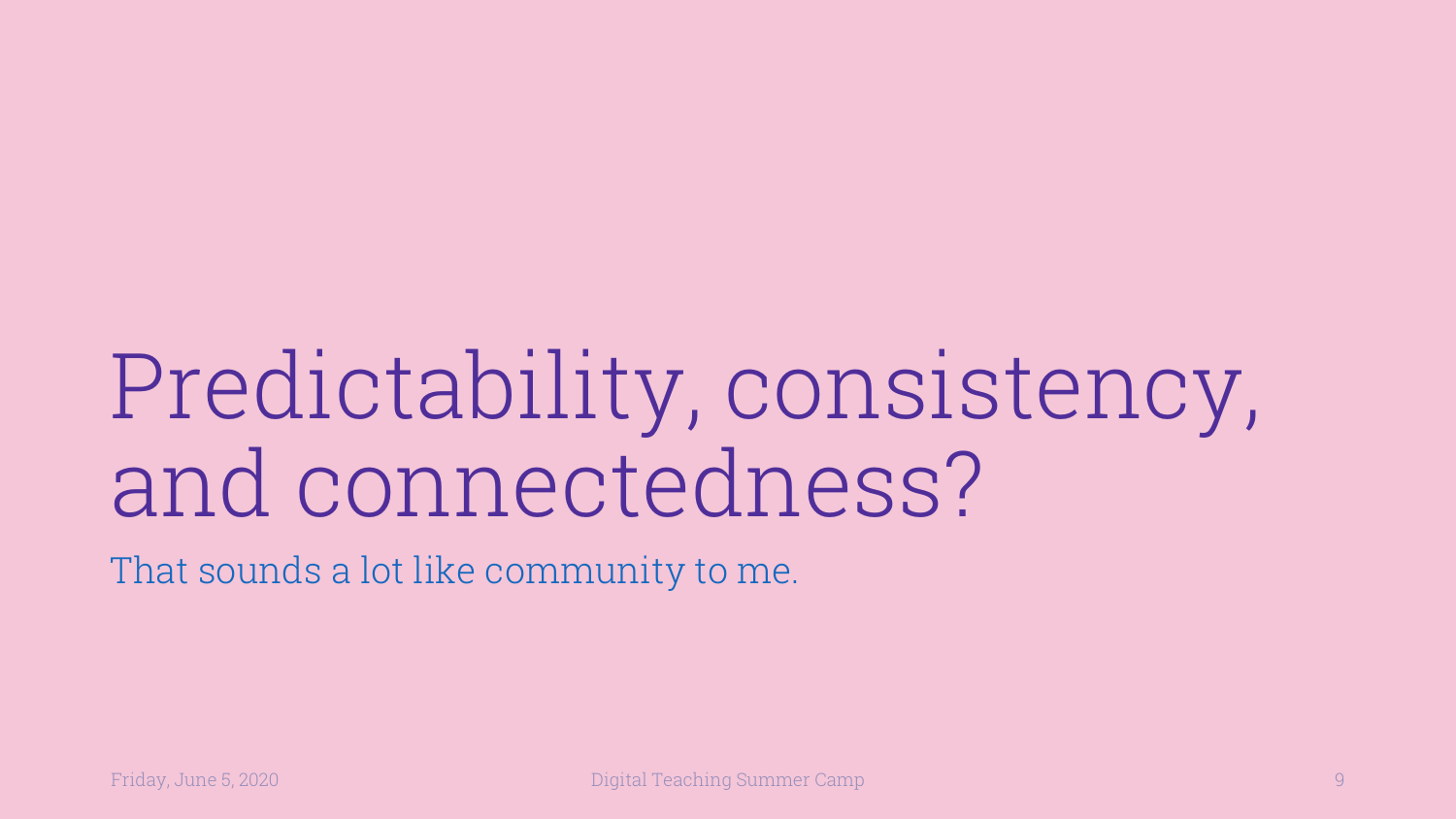## Tech-Free Strategies to Establish Belonging

- Introduce yourself, and be as personal as you feel comfortable being.
- Use students names when responding to posts, comments, and emails.
- Connect students with each other whenever possible, and encourage cross- class connections when you see them emerge.
- Establish <sup>a</sup> communication policy (email, forums) that you are comfortable with and stick with it.
- Make space in lectures, office hours, and forum posts to talk about things that aren't coursework.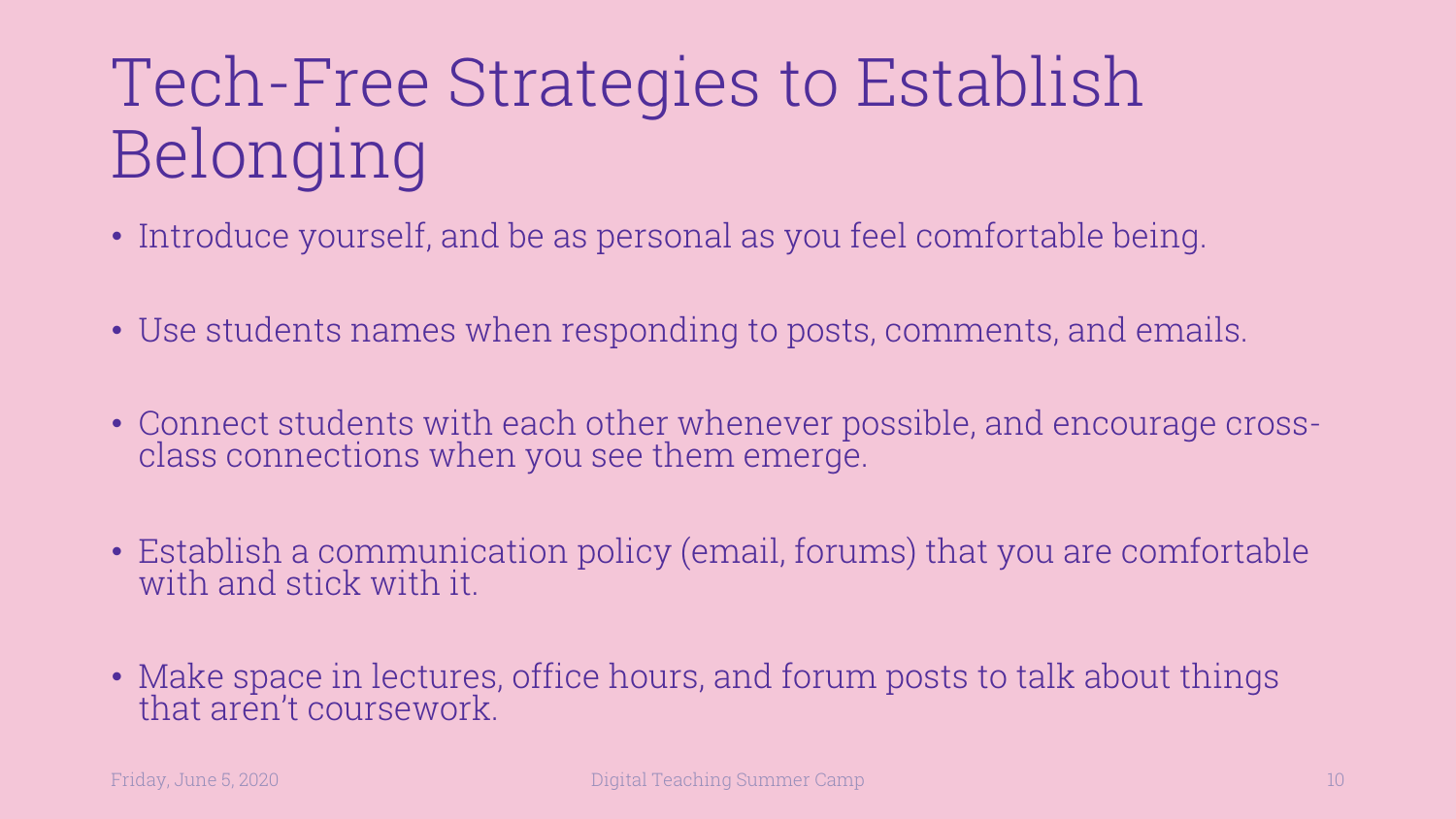### Be Present and Be You

- Weekly video blogs that you record "live."
- Audio / video feedback (see last week's session).
- BBB for "live" office hours, but also for one-on-one essay or project conferences (use Scheduler for appointments).
- If you have a professional / public facing social media (eg. Twitter), consider sharing it.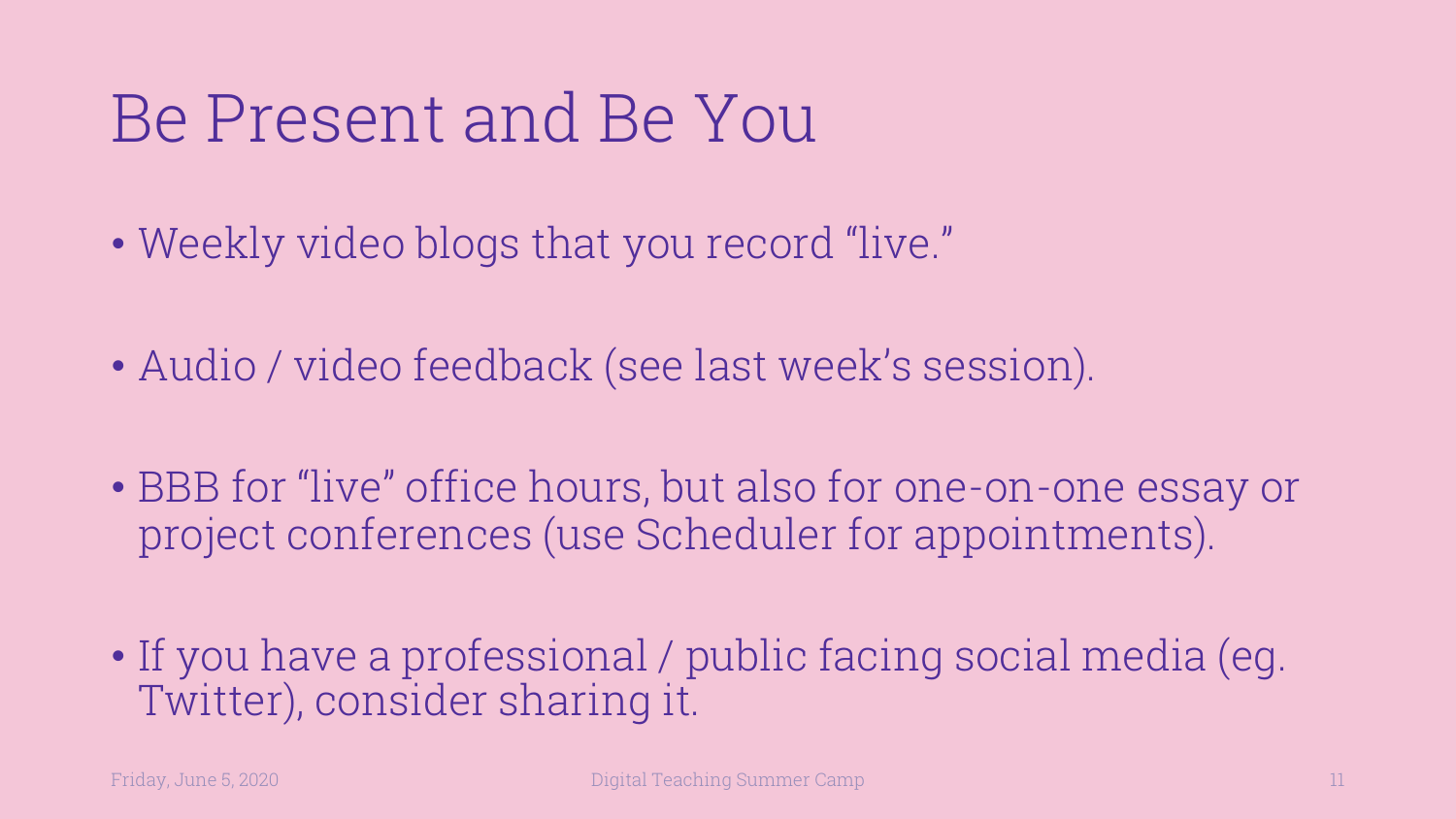### Make Room for Connections

- Set up spaces for students to connect and chat.
	- Consider leaving your office hours or classroom BBB session open all the time so students can use it without your presence.
	- Set up a discussion board called something like "Breaktime Chat" where students can freely engage each other as they would in class (pet photos always get huge response).
- In these spaces, *participate* but do not *moderate* (unless something egregious happens).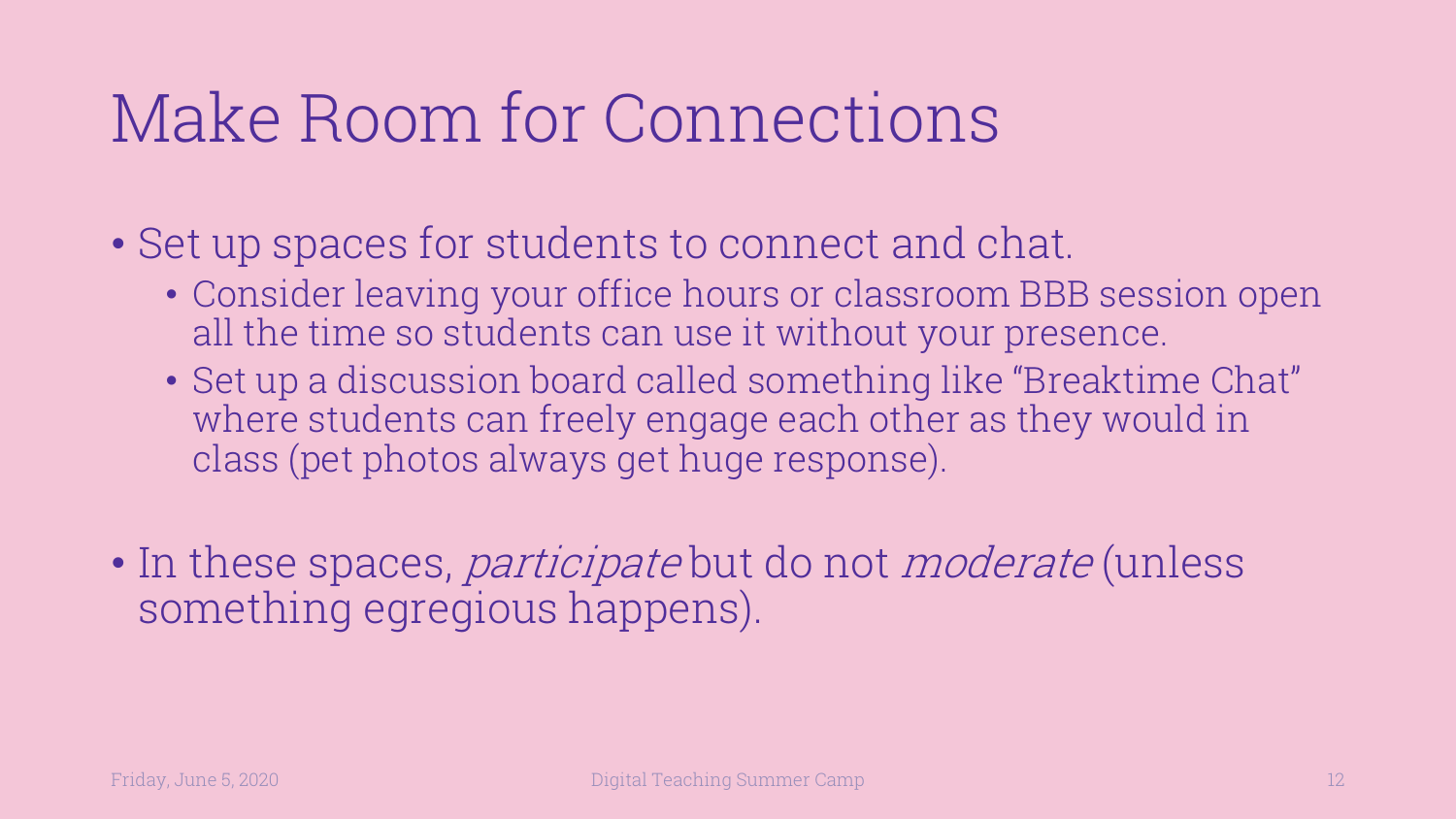### Group Work Can Connect Students

- Use groups to create more intimate discussion spaces where students can get to know each other.
	- Set some forums to "Separate Groups" so students have spaces where they only read/react to group members.
	- Once established, this space can also be used for peer review, group assignments, and reflective practice.
- (I know students hate group work. But what they really hate is badly designed group work. Rubrics, group expectations, and accountability can help.)
- Allow students to have agency over their collaboration they don't necessarily have to use our tools for everything.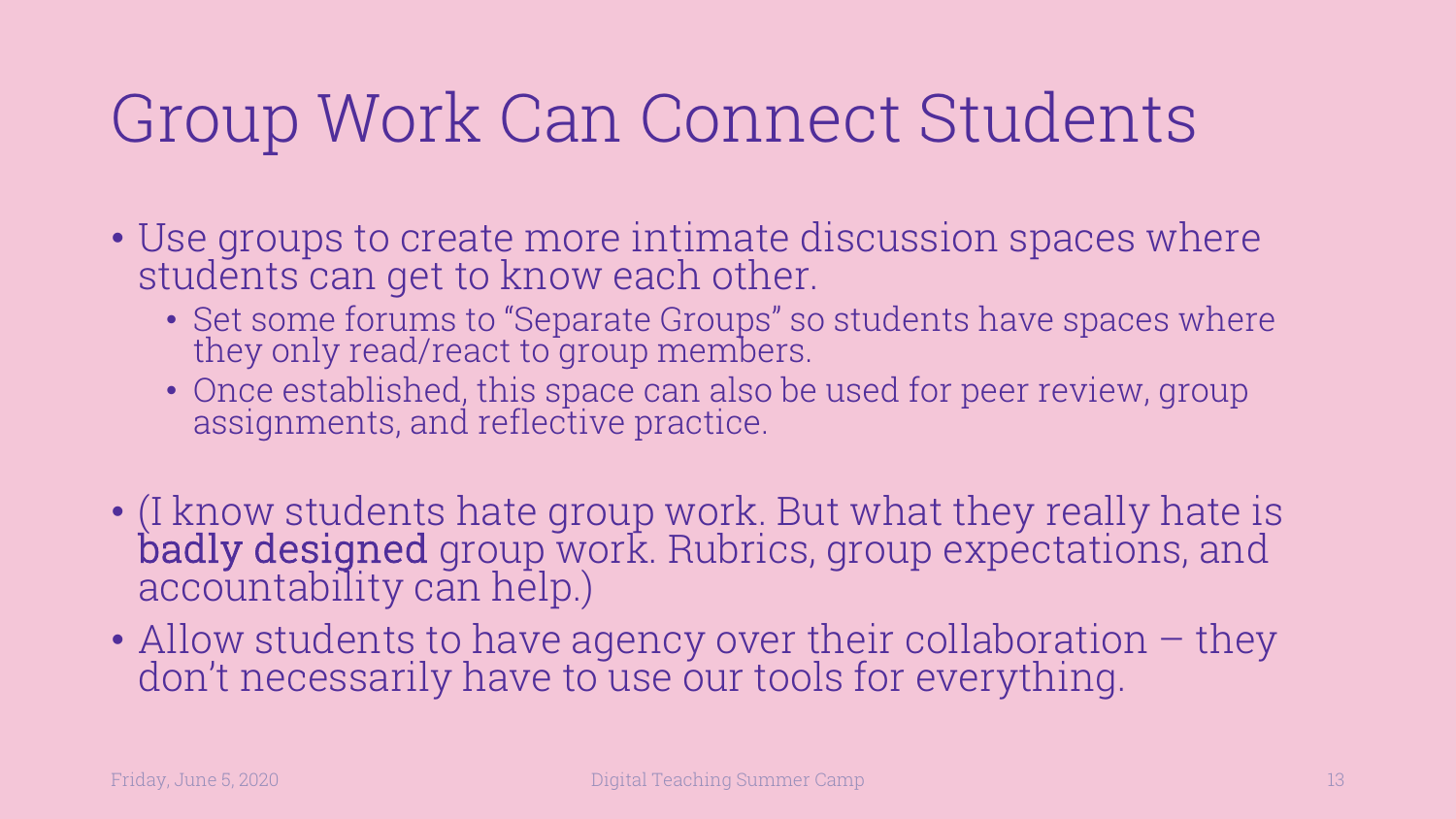# Developing a Sense Belonging in Online Distance Learning

Five-hour course from the Open University. https://www.open.edu/openlearncreate/course/